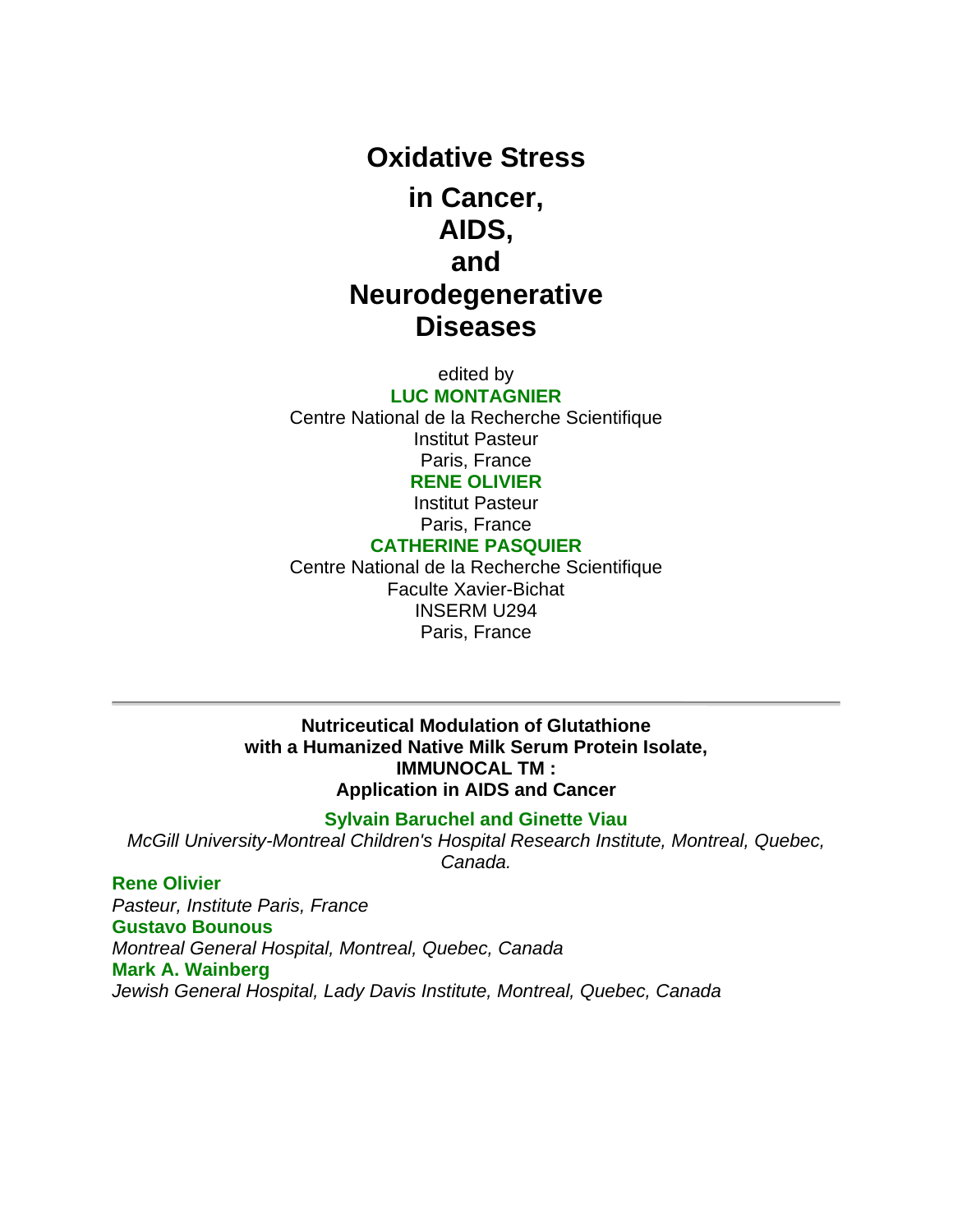## **NUTRITIONAL IMMUNOMODULATION AND ITS RELATION TO GLUTATHIONE SYNTHESIS**

**Fresh, raw milk includes the group of proteins that remain soluble in "milk serum." These proteins can be preserved in their native form if extracted carefully from their natural source.** 

**In 1981 it was discovered that normal mice fed a milk serum protein concentrate (specially prepared under mild nondenaturing conditions) exhibited a marked increase in the humoral immune response to a T helper cell-dependent antigen (1). In the following years, numerous experiments confirmed the consistency of this phenomenon (2-10). Over a period of 12 years and based on these findings a humanized native milk serum protein isolate (HNMPI) named Immuocal™ was developed (Immunotec Research Corporation Ltd., Montreal, Quebec, Canada).**

**This property was found to be related, at least in part to a greater production of splenic glutathione (L-.-glutamylcysteinylglycine) (GSH) during the oxygen-requiring antigendriven clonal expansion of the lymphocyte pool in animals fed with this bioactive HNMPI (9). Adequate levels of GSH are necessary for lymphocyte proliferation in the development of the immune response (11,12). Moderate but sustained elevation of cellular GSH as also found in the liver and the heart of healthy, old mice fed with this HNMPI for a prolonged period. In addition, HNMPI markedly increased their life expectancy in comparison to control animals fed nutritionally equivalent diets (13).**

**Glutathione is of major significance in cellular antioxidant activity in what Meister called the "GSH antioxidant system" because it participates directly in the destruction of reactive oxygen compounds and also because it maintains in reduced form ascorbate (vitamin C) and a-tocopherol (vitamin E), which also exerts a. antioxidant effect (14).**

# **FUNCTION OF HNMPI AS A CYSTEINE DELIVERY SYSTEM**

**What ingredient in IMMUNOCAL™ makes it an effective "cysteine delivery system"? Systemic availability of oral GSH is negligible in man (I 5) and there is no evidence for transport of GSH into cells (16). Thus, it has to be synthesized intracellularly. This occurs in two steps: (a) glutamylcysteine synthesis; (b) glutathione synthesis. Even though the inflow of cysteine, glutamate, and glycine might prove somewhat limiting under selected circumstances, numerous observations have shown that it is the transport of cysteine (or cystine, which usually is promptly reduced to cysteine on cell entry) which tends to be the ate-limiting event in GSH synthesis. whereas free cysteine does not represent an ideal delivery system (17) because it is toxic and is spontaneously oxidized. Cysteine present as the disulfide cystine released during digestion in the gastrointestinal tract is more stable than free amino acid. GSH synthesis is submitted to negative feedback inhibition by the end-product GSH. The disulfide bond is pepsin- and trypsin-resistant, but may be split by heat and mechanical stress (9). Cystine accounts for about 90% of the low-molecular-mass cysteine in the blood plasma, while reduced cysteine is present only at extremely low concentration (18).**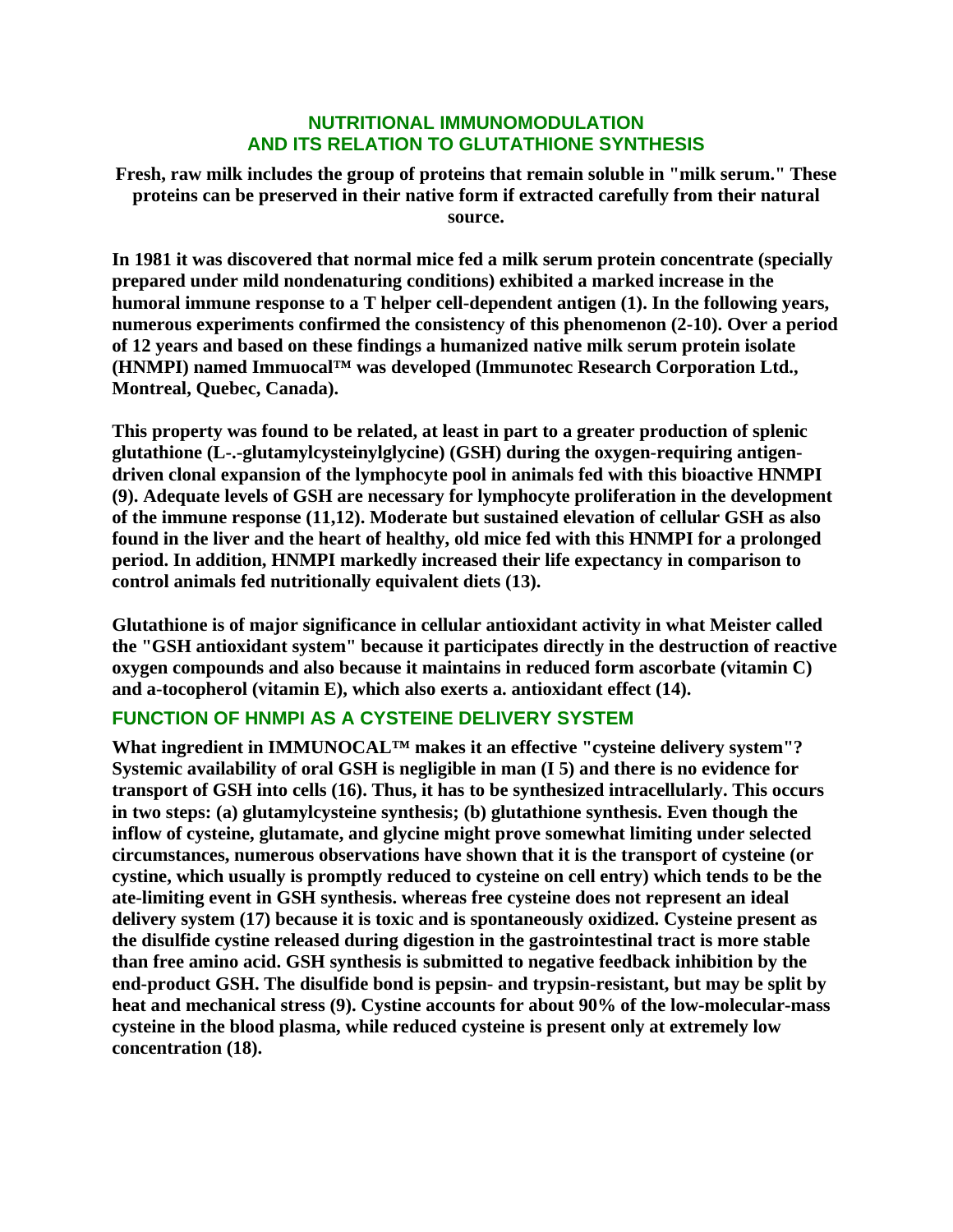**In a comparative study, we found that commercial milk serum concentrates exhibiting far less bioactivity, including less GSH promoting activity, contain about half the amount of serum albumin (9) and 4 times less lactoferrin than HNMPI, expressed as percentage of total milk serum protein. I..UNOCALTM is produced in a proprietary lenient process which results in the preservation of the most thermolabile proteins in their native conformation.**

**In the serum albumin, there are 17 cystine residues per 66 kDa molecule and 6 GluCys dipeptides (19); in lactoferrin there are 17 per 77kDa molecule and 4 Glu-Cys dipeptides (20); and in the @-lactalbumin there are 4 cystines in a 14,000 kDa molecule**

|                | Molecular<br>Mass (kDa) | Residues | $<$ TD=COLSPAN=<br>6<br>Cysteine<br>Cysteine<br>residues<br>per molecule | Cysteine (Cys)2<br>(disulfide) | $Glu-Cys)2$ |
|----------------|-------------------------|----------|--------------------------------------------------------------------------|--------------------------------|-------------|
| P-Lactoglobuli | 18,400                  | 162      | 5                                                                        | 2                              | 0           |
| a-Lactabumin   | 14,200                  | 125      | 8                                                                        | $\overline{4}$                 | 0           |
| Serum albumin  | 66,000                  | 582      | 35                                                                       | 17                             | 6           |
| Lactoferrin    | 77,000                  | 708      | 40                                                                       | 17                             | 4           |

#### **Table 1.**

# *Source:* Refs. 19, 20.

**(19). On the other hand, P Lactoglobulin. has only 2 cystines in a 18,4OOkDa molecule (19), and IGGI, the predominant immunoglobulin in cow whey, has only 4 disulfide bridges in a 166,OOOkDa molecule (Table 1). In addition, Meister and colleagues (16) have demonstrated that the y-glutamylcysteine (Glu-Cys) precursors of GSH can easily enter the cell and there be synthesized into GSH. It thus become noteworthy that the most labile milk proteins-, serum albumin and lactoferrin-are those which contain these putative GSHpromoting peptide components.**

**Finally, the bioavailibility of the presumed active component (cystine and Glu-Cys group) may be influenced by the coexistence of the other proteins throughout the digestiveabsorptive process.**

**This newly discovered property of HNMPI was found to be independent of its nutritional value, as other proteins of similar nutritional efficiency do not exhibit this unique property (1-10). The concept that a specific biological activity can exist in addition to and independent of the systemic effect Of IMMUNOCAL™ as a good protein source is further substantiated by recent in vitro assays (21).**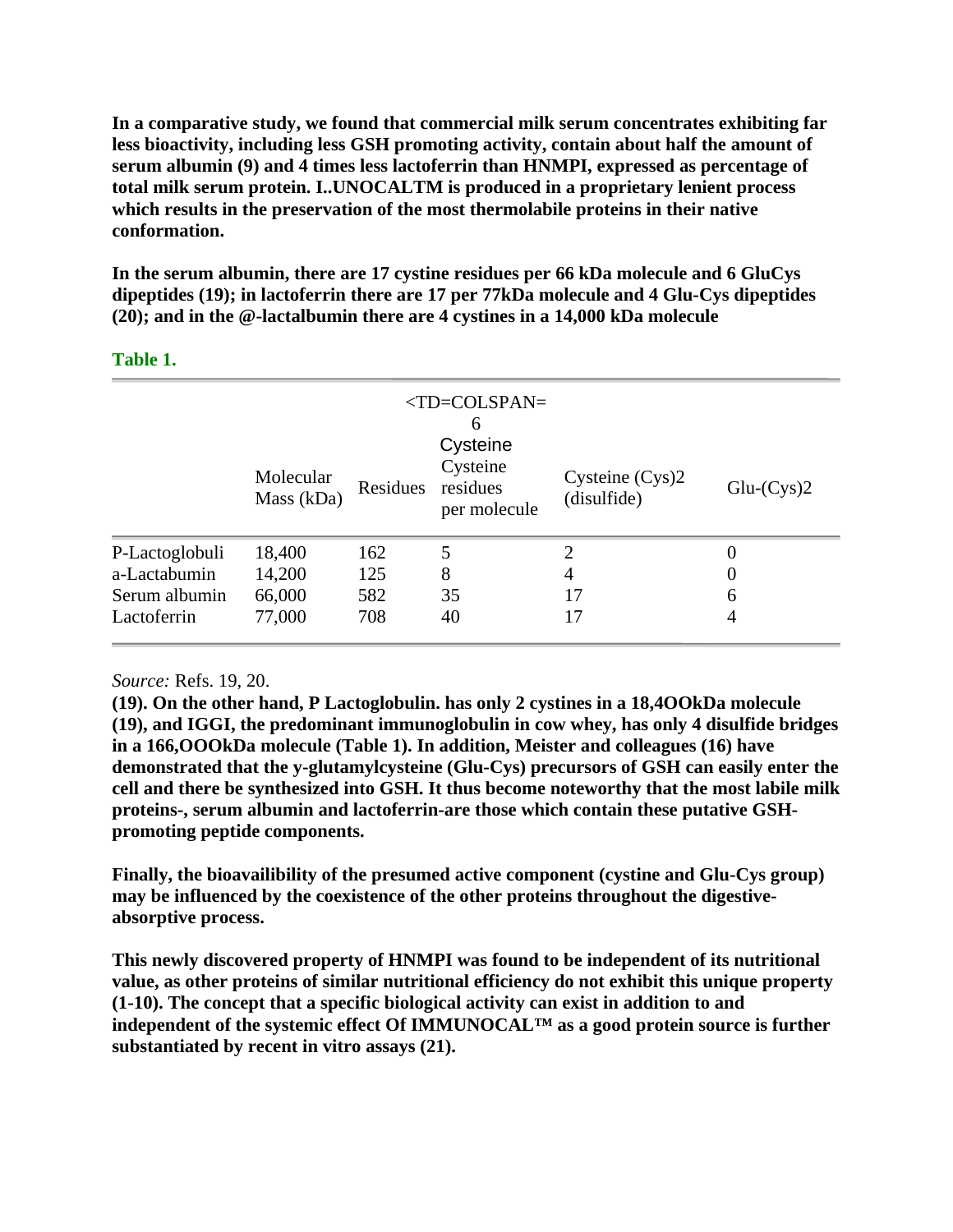**The dietary provision of cystine is particularly relevant to the immune system. The coordinated response of macrophages and lymphocytes in the T cell-mediated immune response is regulated, in part, by macrophage cystine uptake and subsequent release of reduced cysteine into the local environment for uptake by lymphocytes. When the antigenpresenting macrophages come into close contact with antigen-specific T cells, they supply these cells with additional amounts of cysteine and thereby raise their intracellular GSH level (18).** 

**The validity of this assumption is confirmed by the demonstration that the immunoenhancing and GSH-promoting (data not shown) effect of Immunocal™ is abolished by buthionine suIfoximine, which inhibits y-glutamylcysteine synthetase, the initial step in GSH synthesis (17).**

# **IN VITRO MODULATION OF INTRACELLULAR GLUTATHIONE BY IMMUNOCAL TM**

**We demonstrated that normal human lymphocytes cultured for 3 days with HNMPI 100@g/ml show an increase in intracellular GSH content from**  $4.5 \pm 0.4$  **to**  $10.5 \pm 10$ **3.4nmol/10 6 cells, p <0.01 (Figure 1). This increase in GSH correlates with an increase in cellular proliferation measured by thymidine incorporation (data not shown). The** 

|                               |       | TCID50/well3 |    |  |  |
|-------------------------------|-------|--------------|----|--|--|
| <b>IMMUNOCALTM</b><br>(ug/ml) | 2000  | 200          | 20 |  |  |
| $\boldsymbol{0}$              | $+++$ | $++$         |    |  |  |
|                               | $+++$ | $++$         |    |  |  |
| 10                            | $++$  | $^{+}$       |    |  |  |
| 100                           |       |              |    |  |  |
| 500                           |       |              |    |  |  |
| 1000                          |       |              |    |  |  |

#### **Table 2** Presence of Cytopathic Effects in MT-4 Cells

*3+ Presence of cytopathic effects; - absence of cytopathic effects.*

**increase in GSH is dose-dependent and has not been found for casein or for any commercially available milk serum protein concentrate (Figure 2).**

# **IN VITRO ANTI-HIV and ANTIAPOPTOTIC ACTIVITY OF HNMPI**

**Clinically, there is direct evidence that HIV infection is associated ,with a GSH deficiency in the peripheral blood mononuclear cells (PBMC) (18). The depletion of intracellular GSH suggests an association between oxidative stress and HIV infection. Oxidative stress may be one of the mechanisms that contribute to disease progression and the wasting syndrome**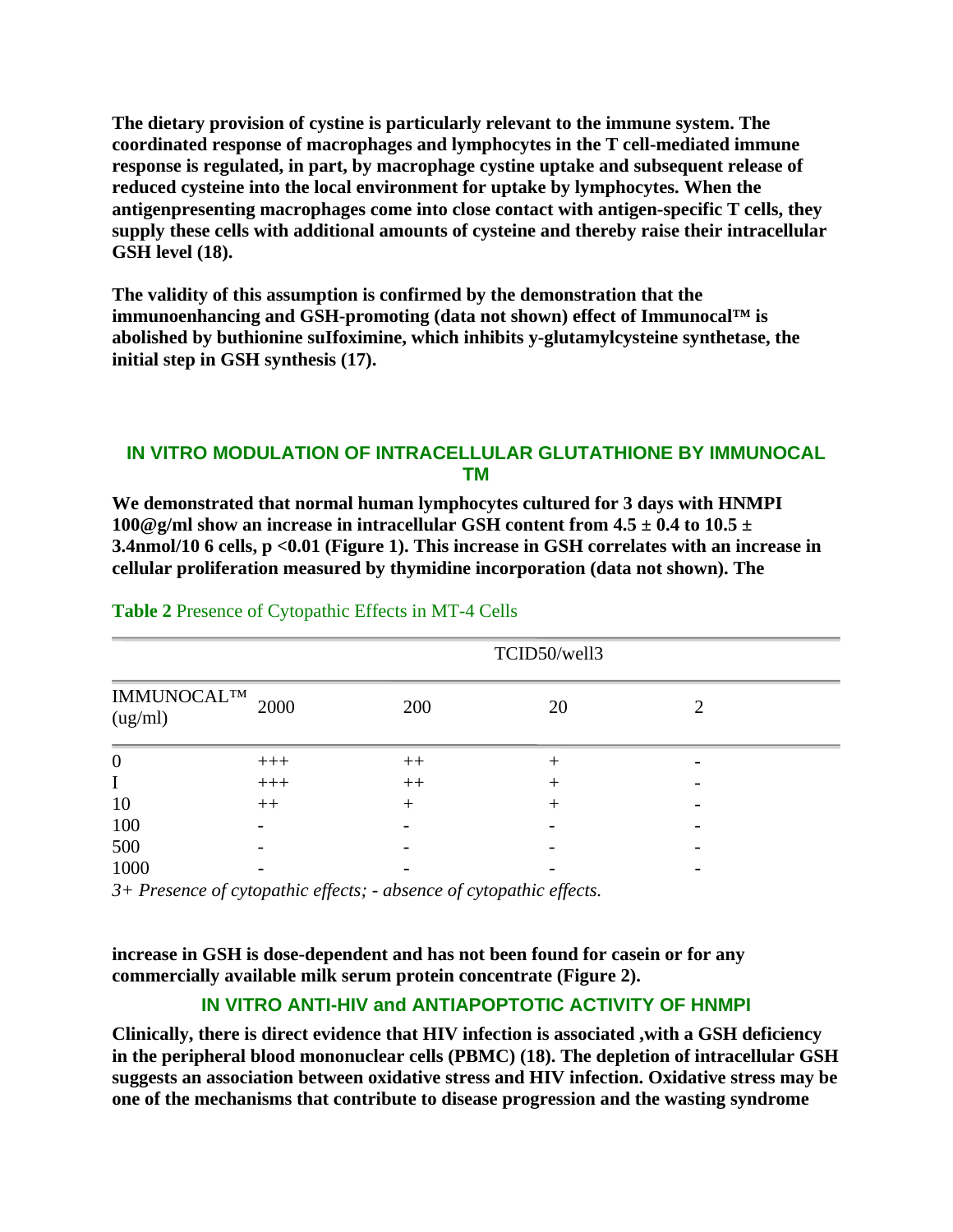**through mediators of inflammation such as TNF-. and IL-6. During this period of progression, glutathione is consumed owing to an increase in oxidative stress.**

**GSH depletion, a consequence of chronic oxidative stress, is part of the spectrum of HIV infection. GSH has, in addition, a crucial role in lymphocyte function and cell survival. IMMUNOCAL™ functioning as a cysteine delivery system can enhance GSH synthesis in vitro (Figure 1) and inhibits HIV replication on a cord mononuclear cell system infected by HTL V-IIIB (Figure 3). IMMUNOCAL™ also inhibits the formation of syncitium between infected and noninfected cells. The inhibition of syncitium formation occurred at the same concentration as inhibition of HIV replication(Table 2). This viral inhibition was not associated with any cytotoxicity. IMMUNOCAL ™, via its GSH-promoting activity, educes apoptosis in HIV-infected cells. Apoptosis was evaluated by flow cytometry on PBMC from HIV-infected individuals (Dr. R. Olivier, AIDS and Retrovirus., Department, Pasteur Institute). HIV-infected PBMC cultured at concentrations of IMMUNOCAL' of I 00 ug/ml**  or higher were less prone to die of apoptosis than untreated cells:  $15\% \pm 2.6\%$  vs.  $37\% \pm 2.6\%$ **2.4, p<0.001 (Figure 4).**

# **HNMPI SUPPLEMENTATION IN AIDS AND WASTING SYNDROME**

**Based on these preclinical data, we conducted a Canadian clinical trial (Canadian HIV Trials Network) with IMMUNOCAL™ in children with AIDS and wasting syndrome. The major objective was to evaluate the effect of oral supplementation with IMMUNOCAL™ on nutritional parameters and intracellular blood lymphocyte GSH concentration in children with AIDS and wasting syndrome. This was an open single-arm pilot study of 6 months duration. Wasting syndrome and severe weight loss within the 6 months preceding entry into the study was an absolute criterion for entry.** 

**IMMUNOCAL™ was administered twice a day as a powder diluted in water. In some patients, IMNUNOCAL™ was administered via nasogastric tube when necessary. The administered starting dose was based on 20% of the total daily protein requirement and was increased by 5% each month over 4 months to reach 35% of the total protein intake at the end of the study. The total duration of the study was 6 months.**

**Weight, height, triceps skinfold and mid-arm muscle circumferences, CD4/CD8 counts, and peripheral lymphocyte GSH concentrations (measured by spectrophotometric assay) were measured monthly. Energy intake was assessed by the use of two independent 2-day food records with , 2-3 week period between the food records. Each food record included a weekday and a weekend, and the average of these records was calculated to reflect the daily nutritional intake. Out of 14 patients enrolled, 10 were evaluable. The ages of the patient were from 8 months to 15 years. The 10 patients studied were enrolled in four different centers across Canada: Montreal Children's Hospital (Dr. S. Baruchel), The Hospital For Sick Children Toronto (Dr. S. King), Children's Hospital for Eastern Ontario (Dr. U. Allen), and Centre Hospitalier Laval Quebec (Dr. F. Boucher). Of the 4 remaining patients, 2 lacked compliance after 2 months while the other 2 died of AIDS progressive disease within the first 2 months f entry into the study. None of the deaths was related to the tested product.** >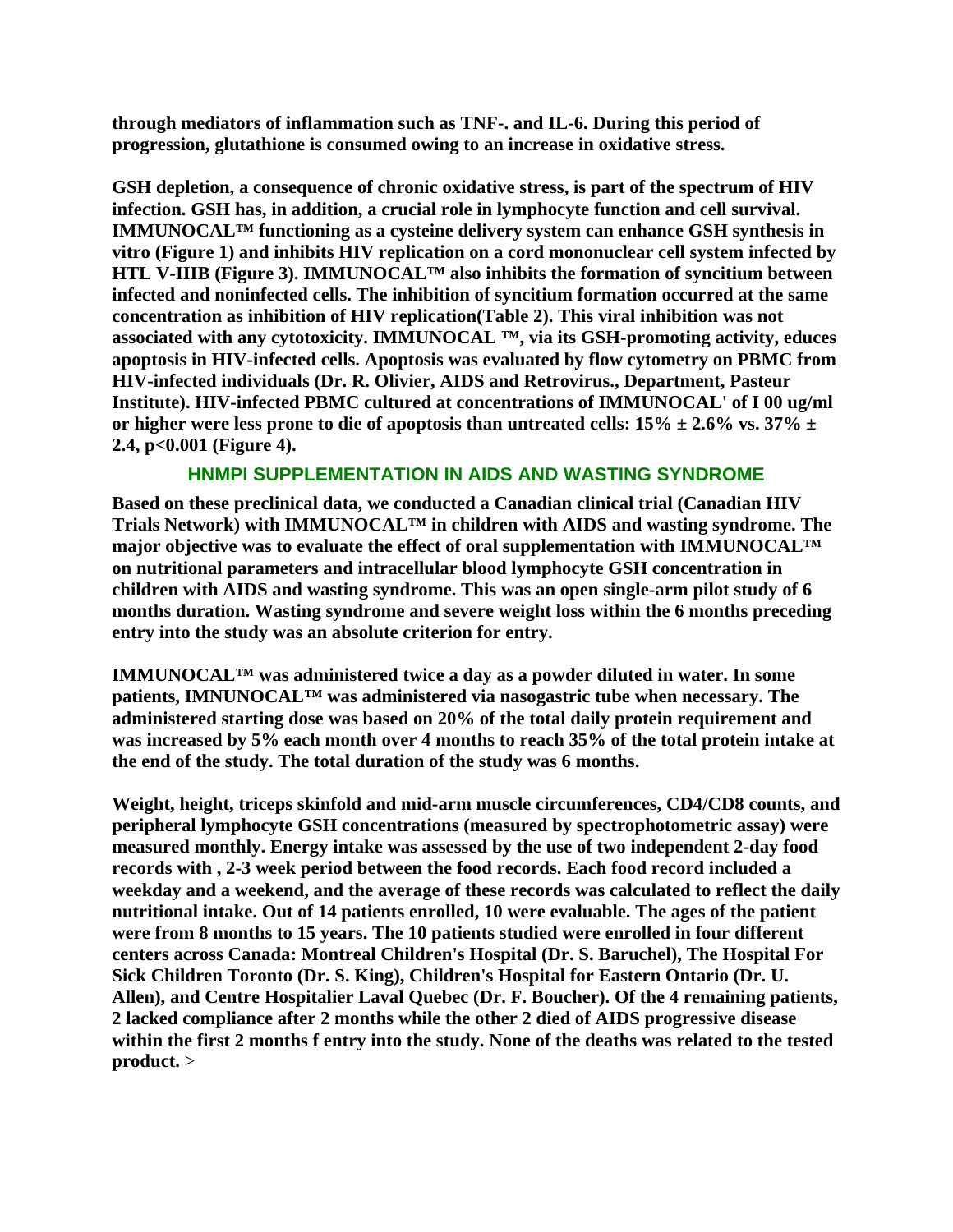**None of the patients experienced any major toxicity such as diarrhea or vomiting or manifestation of milk intolerance. One patient had to Stop IMMUNOCAL™ transiently for minor digestive intolerance such as nausea and vomiting (, twice/day) at month 3 and was subsequently able to restart the treatment without any problem.**

**At the end of the study, all patients experienced a weight gain in the range of 3.2% to 22% from their starting weight. The mean weight gain for the group was 8.4% ± 5.7%. On analysis of the mean percentage of requirement nutrient intake (RNI) per month for all**

Table 3 Change from Baseline (expressed as a Percentage) at Weeks 24 and 36 in Weight, Anthropometric and GSH Patients Treated with IMMUNOCAL™

|                | Weight<br>change% |       | Mid-arm Muscle<br>circumference<br>change |           | Triceps<br>skinfold<br>change % |           | PBMC GSH<br>change $(\%)$ |           |
|----------------|-------------------|-------|-------------------------------------------|-----------|---------------------------------|-----------|---------------------------|-----------|
| Patient        | wk 24             | wk 32 | wk 24                                     | wk 32     | wk 24                           | wk 32     | wk 24                     | wk 32     |
| $\mathbf{1}$   | 22.1              | 29.8  | 9.5                                       | 14.3      | 50.0                            | 25.0      | 12.2                      | $-9.0$    |
| $\overline{2}$ | 14.0              | 17.3  | 18.7                                      | 25.3      | 20.0                            | 20.0      | 84.0                      | 56.0      |
| 3              | 5.1               | 9.2   | $-3.0$                                    | $-2.0$    | $-17.0$                         | $-3.0$    | 37.0                      | 55.0      |
| $\overline{4}$ | 3.8               | 3.4   | 4.2                                       | <b>NA</b> | $-42.0$                         | <b>NA</b> | 305.0                     | 550.0     |
| 5              | 7.1               | 4.5   | 13.1                                      | 11.4      | $-24.0$                         | $-16.0$   | $-18.0$                   | 14.3      |
| 6              | 3.7               | 5.6   | $-2.0$                                    | $-2.0$    | 16.0                            | 16.0      | 7.1                       | 174.0     |
| 7              | 2.5               | NA    | 5.0                                       | <b>NA</b> | $-13.0$                         | <b>NA</b> | 54.2                      | <b>NA</b> |
| 8              | 14.2              | 18.2  | $-3.1$                                    | 2.0       | 41.0                            | 43.0      | 17.3                      | 62.4      |
| 9              | 8.9               | 7.9   | $-4.0$                                    | $-8.0$    | $-30.0$                         | $-39.0$   | $-6.6$                    | 50.9      |
| 10             | 7.0               | NA    | 1.0                                       | <b>NA</b> | 41.0                            | <b>NA</b> | $-1.6$                    | NA        |

#### NA

**the patients, no correlation was found between the weight gain and any significant increase in the mean percentage of RNI, suggesting educed catabolism rather than an anabolic effect of IMMUNOCAL™. Six of ten patients have demonstrated an improvement in their anthropometric parameters such as triceps skinfold or mid-arm muscle circumference independently of an increase in energy intake (Table 3).**

**Two groups of patients were identified in terms of GSH modulation: responders and nonresponders. The responders were those who started the study with a low GSH level.**

**The nonresponders were those who stated with a normal GSH level. A positive correlation was found between increase in weight and increase in GSH (Figures 5,6,7). No changes were found in terms of blood lymphocyte CD4 cell count, but 2 patients exhibited an**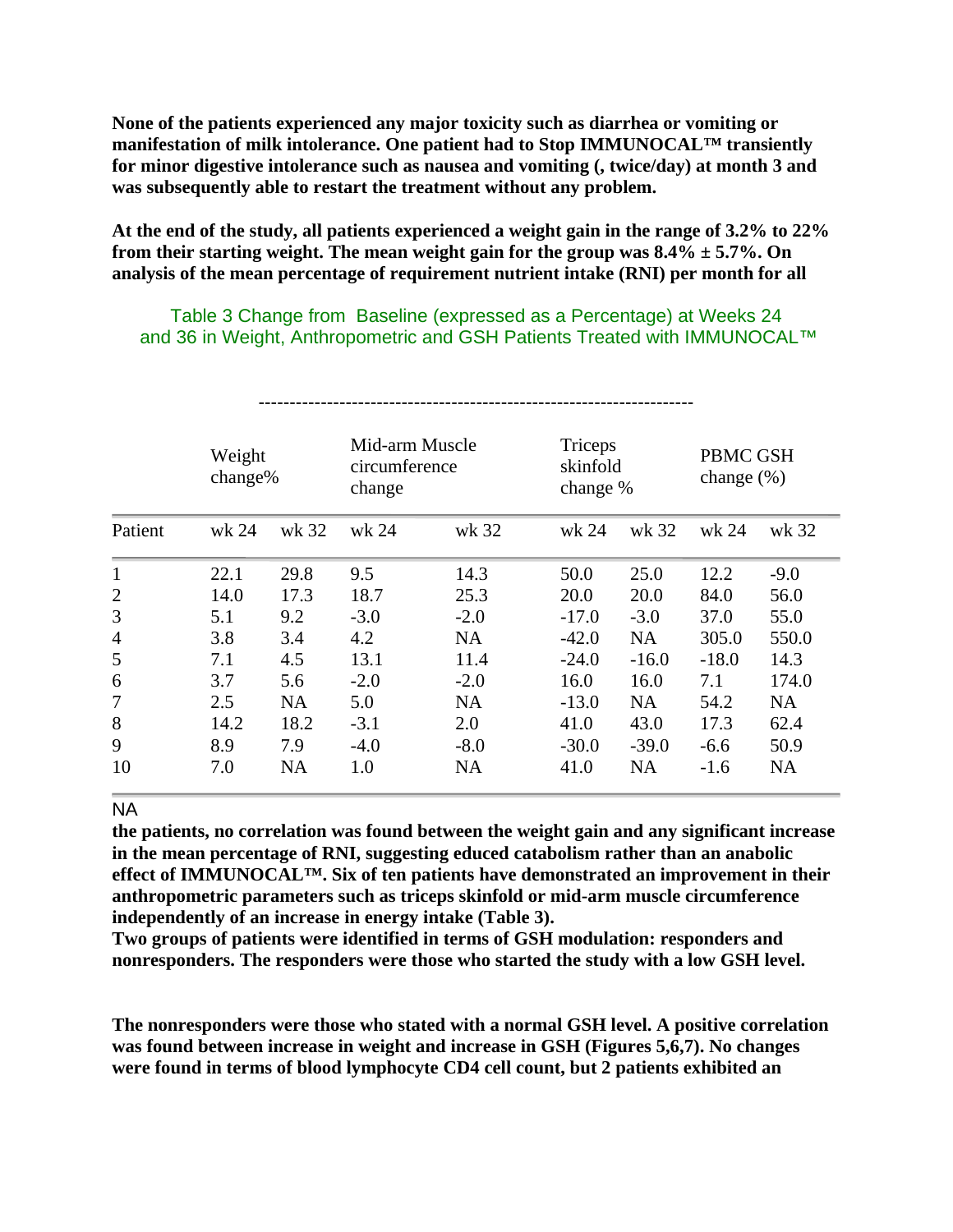**increase in the percentage of their CD8 cells and 4 patients showed a trend toward an increase in the number of NK cells.**

**In conclusion, this pilot study demonstrates that IMMUNOCAL™ is very well tolerated in children with AIDS and wasting syndrome and is associated FIGUREF an amelioration of the nutritional status of the patient as reflected by weight and antrhopometric parameters. Moreover, the GSH-promoting activity Of I.MUNOCAI™ in vivo seem to be validated in 6 out of 10 patients. An international multicenter double-blind randomized study is currently under way in France and Canada in adults patients with AIDS and wasting syndrome.**

# **SELECTIVE GLUTATHIONE MODULATION OF BREAST CANCER CELLS AND IMPACT ON CANCER CELL GROWTH**

**The specific involvement of GSH in the carcinogenic process is supported by the major role played by this compound in the detoxification of carcinogens by conjugation (26). We demonstrated that feeding GSH-promoting HNMPI to ice chronically treated with dimethylhydrazine (DMH) significantly reduces the number and size of colon carcinomas induced by DMH (27,28). These colon tumors appear to be similar to those found in the human insofar as the type of lesions and the chemotherapeutic response characteristics are concerned (26). HNMPI feeding appears to exert an inhibitory effect not only on the initiation (27) of cancer, but also on the progression of tumors (28).** 

**Recently, a direct inhibitory effect of HNMPI in human cancer cell replication was confirmed (21,29,30). In other human cancer cell studies, the inhibitory effect ,as found to be related to the serum albumin component of milk serum (3 1) and most recently to @ lactalbumin (32). Feeding lactoferrin to mice inhibited the growth of solid tumors and in addition reduced lung colonization by melanomas (33). Unlike other proteins, serum albumin ,as found to exhibit a strong antimutagenic effect in an in vitro assay using hamster cells (34). It is therefore noteworthy that in this HNMPI we have succeeded in concentrating serum albumin, @-lactalbumin, and lactoferrin, all containing a significant number of GSH precursors. A possible explanation for these newly discovered properties of dietary milk serum protein may be found in recent findings on the role of GSH in tumor biology (35).**

**The search for ways to inhibit cancer cells without injuring normal cells has been based over the years on a vain effort to identify the metabolic parameters in which cancer cells are at variance with normal cells. One such function could well be the all-important synthesis of cellular GSH.**

**Recent experimental evidence has revealed an intriguing response of tumor versus normal cells to GSH synthesis-promoting compounds. Cellular GSH levels have been found to be several times higher in human cancer cells than in adjacent normal cells (35). This finding is presumably related to their proliferative activity. In fact, cancer is the only condition in which elevation of such a tightly regulated system as GSH has been reported. However, when a cysteine- and GSH-promoting compound such as 2-l-oxothiazolidine-4-carboxylate (OTZ) as added to cultured human lung cancer cells exhibiting very high levels of GSH at**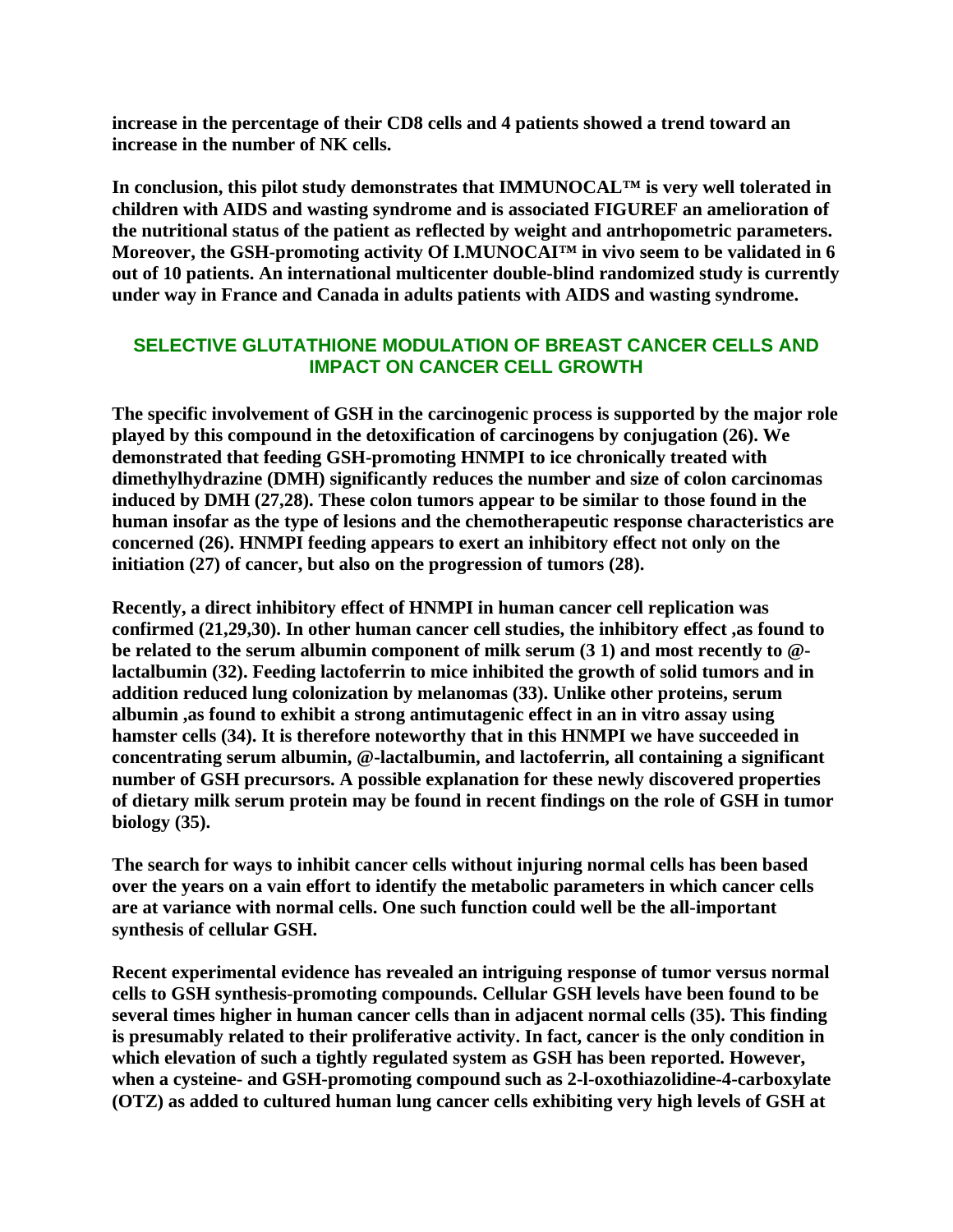**the outset, no intracellular increase was noted, whereas GSH increased substantially in normal cells (35). This differential response is even more pronounced in vivo. We demonstrated that in tumor-bearing rats, OTZ treatment was actually found to deplete GSH in the tumors (36).**

**More specifically, an in vitro assay showed that, at concentrations that induce GSH synthesis and proliferation in normal human cells (Figure 1), IMMUNOCAL™ caused GSH depletion and inhibition of proliferation of cells in a rat mammary carcinoma (Figure 8) and Jurkat T cells (Figure 9) (21).**

**The selectivity demonstrated in these experiments may be explained by the fact that GSH synthesis is negatively inhibited by its own synthesis and since, as mentioned, baseline intracellular GSH in tumor cells is much higher than in normal cells, 'It is easier to reach the level at which negative feedback inhibition occurs in this cellular system than in a nontumor cellular system.**

# **HNMPI IN CANCER CLINICAL TRIALS**

**On the basis of these experiments, 5 patients ,with metastatic carcinoma of the breast, I of the pancreas, and I of the liver, were fed 30 g of IMMUNOCAL™ daily for 6 months. In 6 patients, the blood lymphocyte GSH levels were substantially above normal at the outset, probably reflecting high tumor GSH levels. At completion of the 6 months of daily supplementation, 2 patients exhibited signs of tumor regression, normalization of hemoglobin and peripheral lymphocytes counts, and a sustained drop of lymphocyte GSH levels toward normal. Two patients showed stabilization of the tumor and increases in hemoglobin levels. In 3 patients, the disease progressed with a trend toward higher lymphocytes GSH levels (37).**

**A major problem in the use of chemotherapeutic agents in cancer therapy is the protection offered by the defense mechanisms of cancer cells. An important element of protection is represented by GSH, which is an effective detoxification agent that is relatively abundant in tumor cells. Indeed, when GSH synthesis is inhibited by buthionine sulfoximine (BSO), the activity of several chemotherapeutic agents such as alkylating agents is increased and drug resistance can be reversed (36-38). However, the concomitant depletion of GSH in normal cells greatly limits the practical usefulness of this modality of treatment. We recently demonstrated that a selective GSH prodrug such as OTZ protects some normal tissue (36) but also potentiates the activity of some alkylating agents (38). The apparently selective depletion of tumor GSH levels by provision of a natural precursor of GSH as contained in IMUNNOCAL™ seems to be associated with inhibition of proliferation of cancer cells in vitro. This natural precursor of GSH favorably influences the GSH synthesis in normal cells. These in vitro and preliminary clinical results indicate that this newly discovered property of HNMPI may be a promising adjunct to the nutritional management of cancer patients undergoing chemotherapy. We are currently developing a phase 11 study in breast carcinoma, attempting to confirm that this selective depletion of GSH may, in fact, render tumor cells more vulnerable to chemotherapy and eventually protect normal tissue against the deleterious effect of chemotherapy.**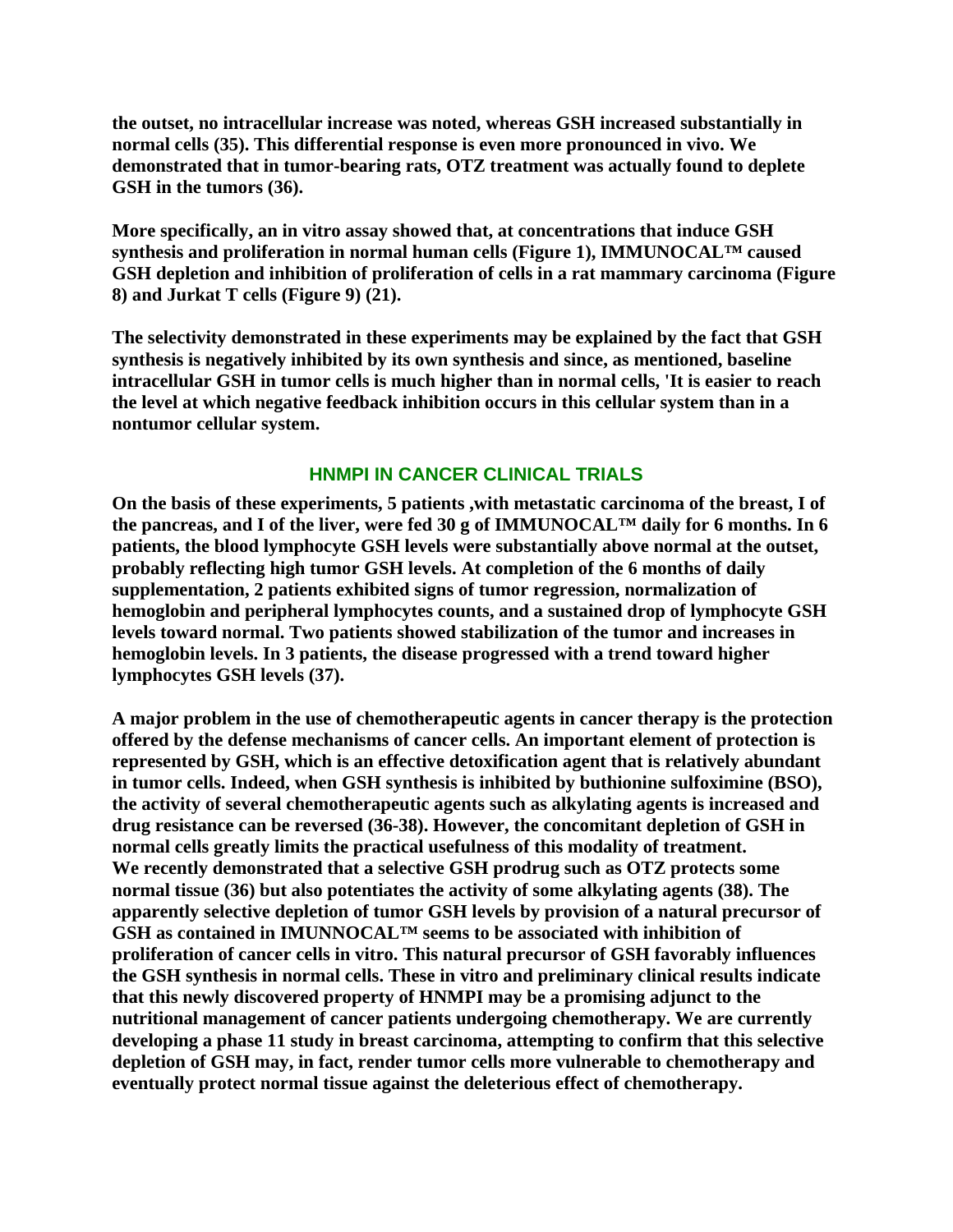## **ANALOGY BETWEEN HNMPI IMMUNOCALTM AND HUMAN MILK**

**Human milk contain about 80% of whey protein and 20% of casein. The opposite is true for cow milk. An analysis of the mass ratio of casein to whey protein in milk from various mammals clearly indicates that human milk has the lowest ratio in any mammalian species (39). On the basis of our laboratory studies showing the immunoprotective and anticancer effects of cow whey protein concentrate, it is tempting to speculate that this predominance of whey proteins in human milk is advantageous and thus represent an evolutionary adaptation.** 

**Scientific data based on the similarity between the bioactive components of this native milk protein isolate (HNMPI) of cow milk, IMMUNOCAL™, and human whey protein appear to substantiate this theory, as will now be discussed in more detail.**

**It is well known that breast feeding is superior to the use of cow milk-based formulas of similar nutritional efficiency for the health of human babies. Breast feeding protect against otitis media, and pneumonia (40,41). Mothers milk also has a protective effect on the incidence of several types of childhood cancer including leukemia, lymphomas, bone tumors, and brain tumors (42). Children who are artificially fed or are breast fed for only a shot period of time are more at risk for developing several types of cancer before the age of 15 years as compared to long-term breast feeders (43). Thus, the concept of a biological activity in addition to but independent of the nutritional efficiency, formulated to describe the immunoenhancing and GSH-promoting activity of the HNMPI IMMUNOCAL™, may indeed apply to the breast feeding of neonates and infants. Glutathione synthesis appears to be the crucial factor in the health benefit of HNMPI.**

**It may then be appropriate to 'Identify the features common to HNMPI and human whey proteins that are capable of influencing GSH synthesis in the host. Cysteine, a crucial limiting factor in the synthesis of GSH, is about as abundant in cow's whey protein as it is in whole human milk proteins and several times more abundant than in cow's whole milk (39), since most caseins contain either no cysteine or one or two cysteine residues(19). As mentioned earlier, our studies showed that the most thermolabile milk proteins, namely, serum albumin, a-lactalbumin, and lactoferrin, are crucial to expression of the bioactivity of HNMPI. As shown in Table 1, these proteins are rich in cystine and glutamylcystine residues, natural precursors of GSH. The presence of these dipeptides in the product IMMUNOCAL™ is a characteristic shared with human milk (Table 4).**

**Traditionally, it has been advocated that "humanized" cow milk should contain more alactalbumin because this protein is twice as abundant in human milk. On the basis of our experimental findings, we propose instead that the principal health factor in human milk,**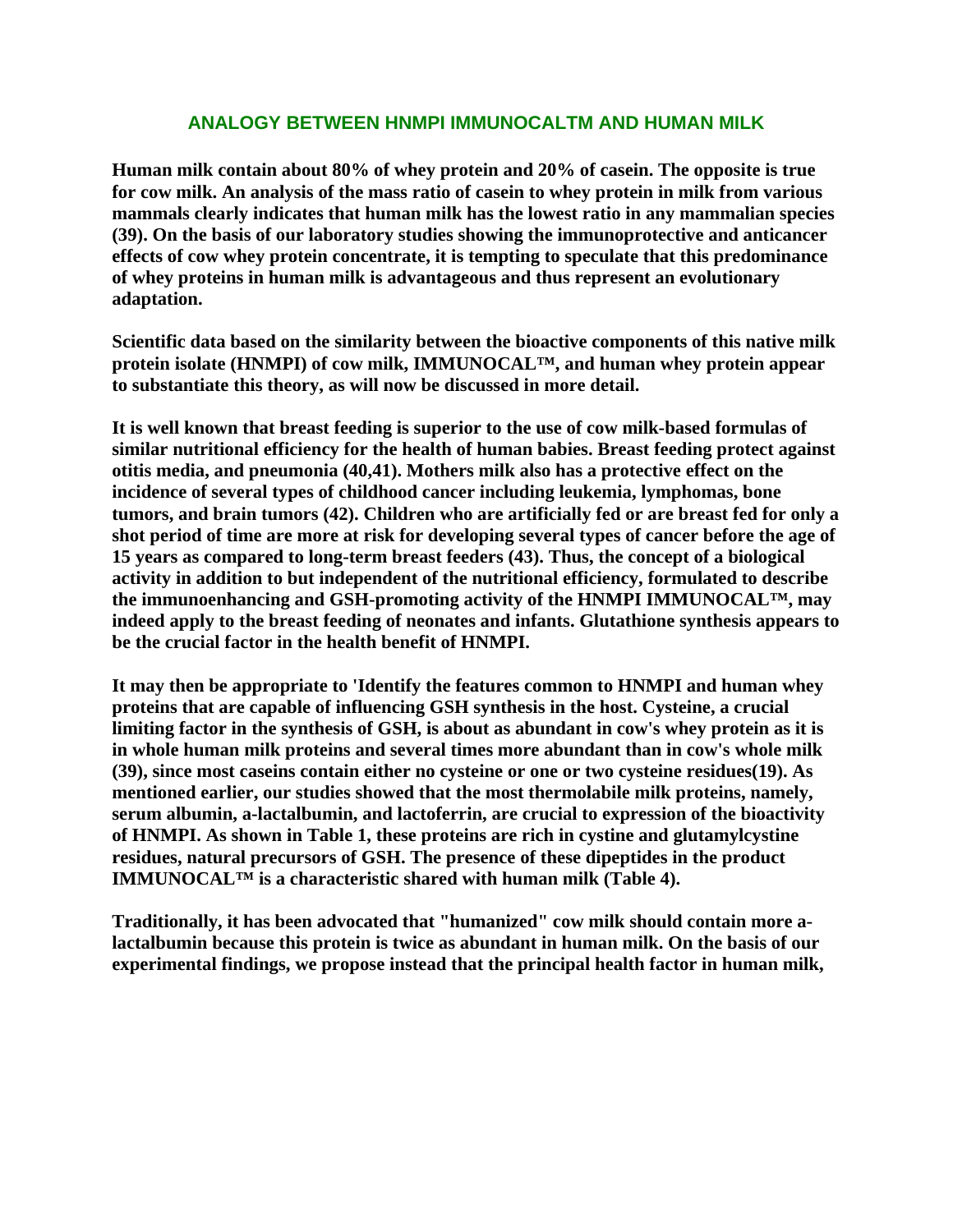| Componet                         | Cow milk             | Human milk            |                                                                |
|----------------------------------|----------------------|-----------------------|----------------------------------------------------------------|
|                                  |                      |                       | $(0 \text{ or } 2)$<br>cysteine/molecule<br>no disulfide bond) |
| Casein $(g/l)$                   | 26                   | 3.2                   |                                                                |
| $B$ -Lactoglobulin(g/l)          | 3.2                  | Neglible              |                                                                |
| a-Lactabumin $(g/l)$             | 1.2                  | 2.8                   |                                                                |
| Serum albumin $(g/l)$            | 0.4                  | 0.6                   |                                                                |
| Lactoferrin $(g/l)$              | 0.14                 | 2.0                   |                                                                |
| Total cystine (mol/L)            | $8.19 \times 10 - 4$ | $13.87 \times 10 - 4$ |                                                                |
| Total Cystine (mg/g)<br>protein) | 6.4                  | 38.7                  |                                                                |

# **Table 4.** Protein Composition of Cow and Human Milk Composition (g/liter)

*Source:*Ref.19; Jennes R. Inter-species comaparison of milk proteins. In fox, ed. Developments in dairy chemistry-1. New York: ASP;1982:8

**not denaturated by heat pasteurization, is due to the predominance of the thermolabile proteins rich in cystine and containing the Glu-Cys dipeptide which are characteristic of the bioactive HNMPI, namely, serum albumin, a-lactalbumin, and lactoferrin. This HNMPI differs from other commercially available milk serum protein concentrates in having a relatively high content of serum albumin (about I 0%), lactoferrin (about 0.65 %),**

# **CONCLUSION**

**This article has addressed the central role of GSH in providing protection against endogenous oxiradicals and foreign pollutants. As an antioxidant, GSH is essential for allowing the lymphocyte to express its full potential, without being hampered by oxiradical accumulation during the oxygen-requiring development of the immune response. In a similar fashion, GSH delays the muscular fatigue induced by oxiradicals during the aerobic phase of strenuous muscular contraction.** 

**It is, however, the second function of GSH-that of detoxification of chemical pollutants, carcinogens and ultraviolet radiation-that may well be of greater concern to medical science today, because of the ever-increasing demand on GSH as the major detoxifying agent. Under normal circumstances, a nutritionally balanced diet should provide sufficient precursors of GSH to allow for intracellular synthesis of adequate amounts of GSH. But in our current polluted environment, trace amounts of precursors found in an otherwise adequate diet may not be sufficient to allow for full GSH replenishment. This results in highly undesirable competition for GSH precursors developing amongst different systems. Cysteine prodrugs have helped clarify the essential role of GSH in athletic performance, immune function, AIDS, etc., but their effect is short-lived and their long-term use is not without adverse effects.**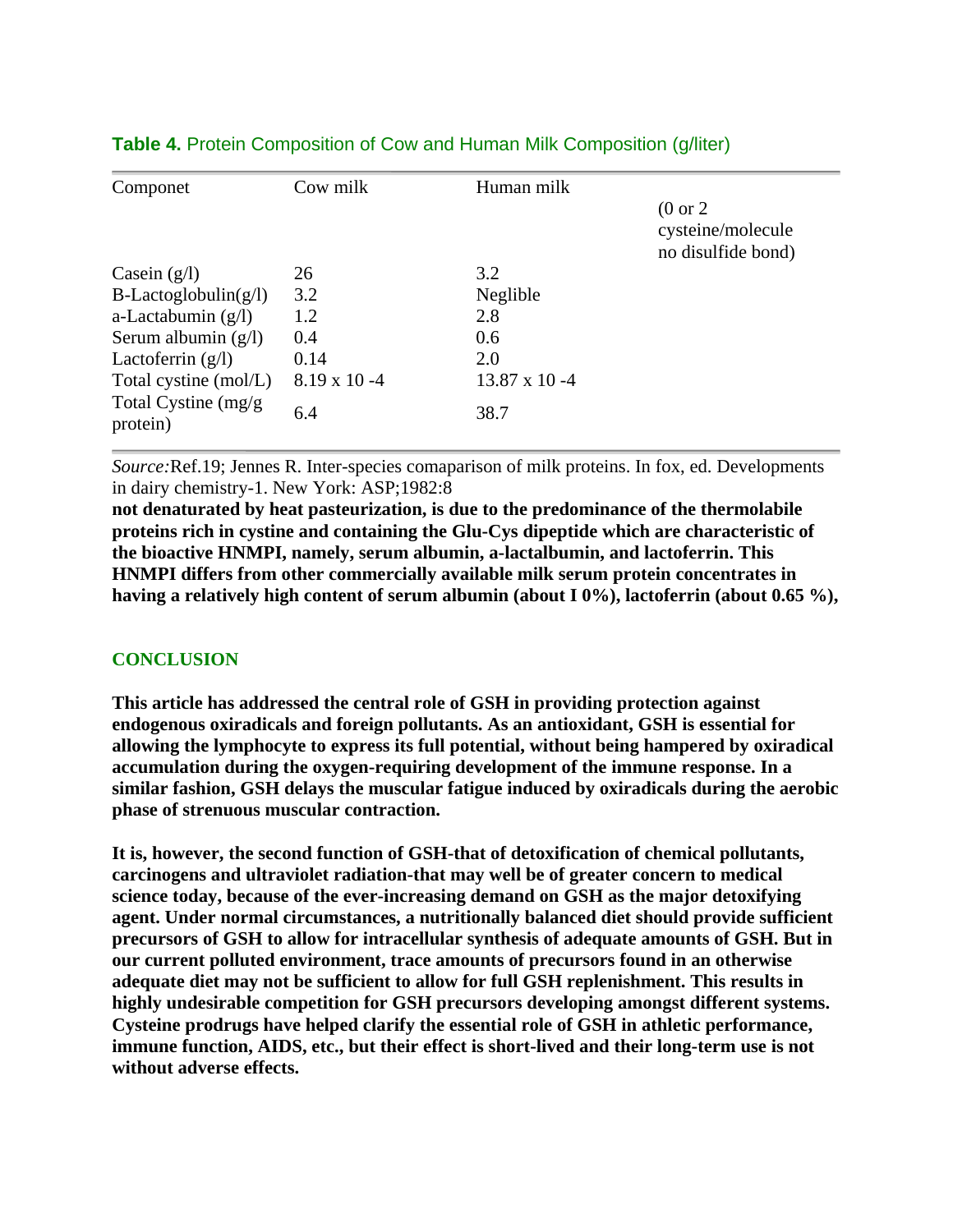**Using modern technology, it has been possible to obtain and consistently preserve, in their native form, the specific cow's milk proteins which share with predominant human milk proteins the same extremely rare GSH-promoting components. This product-the patented WPC-differs from most commercial WPCs in that it contains the active ingredients-notably cystine and glutamylcystine-in undenatured form and an amount sufficient to exhibit its potency when given as a dietary supplement, without overloading the system with excessive nitrogen intake.** 

**It is therefore possible to obtain, with the patented milk serum protein concentrate, longterm moderate but sustained intracellular elevation of GSH and GSH precursors so that, when the challenge occurs, an efficient cellular response can be achieved.**

## **REFERENCES**

1. Meister A. The antioxidant effects of glutathione and ascorbic acid. In: Oxidative Stress, Cell Activation and Viral Infection. C. Pasquier et al (Eds.). Birkauser Verlag, Basel, Switzerland, 101-11, 1994.

2. Meister A, Anderson ME. Glutathione. Ann Rev Biochem 52: 711-60, 1983.

3. Kaplowitz N, Aw TY, Ookhtens M. The regulation of hepatic glutathione. Ann Rev Pharmacol Toxicol 25: 715-44, 1985. 4. Witschi A, Reddy S, Stofer B, Lauterburg BH. The systemic availability of oral glutathione. Eur J Clin Pharmacol 43: 667-9, 1992.

5. Meister A. New aspects of glutathione biochemistry and transport selective alteration of glutathione metabolism. Nutr Rev 42: 397-410, 1984.

6. Bounous G, Gold P. The biological activity of undenatured dietary whey proteins: role of glutathione. Clin Invest Med 14: 296-309, 1991.

7. Droege W, Eck HP, Mihm S, Galter D. Abnormal redox regulation in HIV infection and other immunodeficiency diseases. In: Oxidative Stress, Cell Activation and Viral Infection. C. Pasquier et al (Eds). Birkauser Verlag, Basel, Switzerland, 285-99, 1994.

8. Noelle RJ, Lawrence DA. Determination of glutathione in lymphocytes and possible association of redox state and proliferative capacity of lymphocytes. Biochem J 198: 571-9, 1981.

9. Fidelus RK, Tsan MF. Glutathione and lymphocyte activation: A function of aging and auto-immune disease. Immunology 61: 503-8, 1987.

10. Staal FJT, Roederer M, Israelski DM, Bubp J et al. Intracellular glutathione levels in T cell subsets decreases in HIV-infected individuals. AIDS Res and Hum Retro- viruses 8: 305- 11, 1992.

11. Herzenberg L, De Rosa S, Dubs G, Roederer M et al. Glutathione deficiency is associated with impaired survival in HIV disease. Proc Natl Acad Sci USA 94: 1967-72, 1997.

12. Bounous G, Stevenson MM, Kongshavn PAL. Influence of dietary lactalbumin hydrolysate on the immune system of mice and resistance to Salmonellosis. J Infect Dis 144: 281, 1981.

13. Bounous G, Kongshavn PAL. Influence of dietary proteins on the immune system of mice. J Nutr 112: 1747-55, 1982.

14. Bounous G, Letourneau L, Kongshavn PAL. Influence of dietary protein type on the immune system of mice. J Nutr 113: 1415-21, 1983.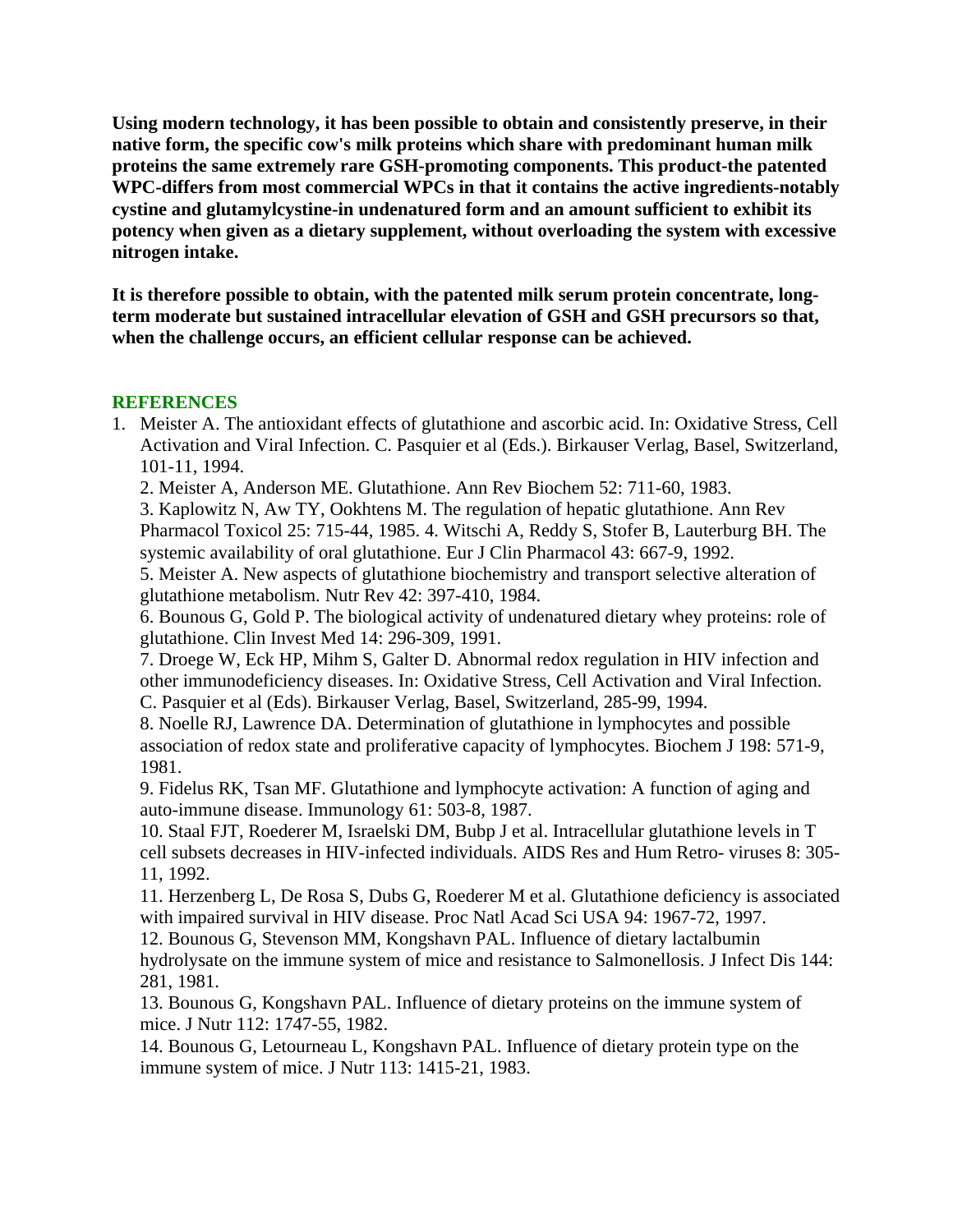15. Bounous G, Kongshavn PAL. Influence of protein type in nutritionally adequate diets on the development of immunity. In: Absorption and Utilization of Amino Acids. M. Friedman (Ed.). Boca Raton, Florida: CRC Press, vol. 2, 219-32, 1989.

16. Bounous G, Batist G, Gold P. Immunoenhancing property of dietary whey protein in mice: role of glutathione. Clin Invest Med 12: 154-61,1989.

17. Bounous G, Shenouda N, Kongshavn PAL, Osmond DG. Mechanism of altered B-cell response induced by changes in dietary protein type in mice. J Nutr 115: 1409-17, 1985.

18. Hirai R, Nakai S, Kikuishi H, Kawai K. Evaluation of the Immunological Enhancement Activities of Immunocal. Otsuka Pharmaceutical Co. Cellular Technology Institute, Dec. 13, 1990.

19. Eigel WN, Butler JE, Ernstrom CA, Farrell HM et al. Nomenclature of proteins of cow's milk. Fifth revision. J Dairy Sci 67: 1599-631, 1984.

20. Goodman RE, Schanbacher FL. Bovine lactoferrin in RNA: Sequence, analysis, and expression in the mammary gland. Biochem Biophys Res Commun 180: 75-84, 1991.

21. Duncan B, Ey J, Holberg CJ, Wright AL et al. Exclusive breast-feeding for at least 4 months protects against otitis media. Paediatrics 91: 867-72, 1993.

22. Frank AL, Taber LN, Glezen WP, Kasel GL et al. Breast-feeding and respiratory virus infection. Paediatrics 70: 239-45, 1982. 23. Mather G, Gupta N, Mathur S, Gupta U. et al. Breast- feeding and childhood cancer. Indian Paediatrics 30: 652-7, 1993.

24. Davis MK, Savitz DA, Graubard BI. Infant feeding and childhood cancer. Lancet 1: 365-8, 1988.

25. Richie JP. The role of glutathione in aging and cancer. Exp Gerontol 27: 615-26, 1992.

26. Newberne PM, Butler WH. Acute and chronic effects of aflatoxins B1 on the liver of domestic and laboratory animals: A review. Cancer Res 29: 236-50, 1969.

27. Meerman JHN, Beland FA, Ketterer B, Srai SKF et al. Identification of glutathione conjugates formed from Nhydroxy-2-acetylaminofluorene in the rat. Chem Biol Interact 39: 149-68, 1982.

28. Boyland E, Sims P. The metabolism of benz(a)anthracene and dibenz(a,h)anthracene and their 5,6-dihydro derivatives by rat liver homogenates. Biochem J 97: 7-16, 1965.

29. Waterfall JF, Sims P. Epoxy derivatives of aromatic polycyclic hydrocarbons. The properties and metabolism of epoxides related to benzo(a)pyrene and to 7-8 and 9-dihydrobenzo(a)pyrene. Biochem J 128: 265-77, 1972.

30. Yamazoe Y, Roth RW, Kadlubar FF. Reactivity of benzidine diimine with DNA to form N-(deoxyguanosin-9 yl)-benzidine. Carcinogenesis 7: 179-82, 1986.

31. Bounous G, Papenburg R, Kongshavn PAL, Gold P et al. Dietary whey protein inhibits the development of dimethylhydrazine-induced malignancy. Clin Invest Med 11: 213-7, 1988.

32. McIntosh GH, Regester GQ, Le Leu RK, Royle PJ. Dairy proteins protect against dimethylhydrazine-induced intestinal cancers in rats. J Nutr 125: 809-16, 1995.

33. Frei E, Bertram B, Wiessler M. Reduced glutathione inhibits the alkylation by N-nitrosodimethylamine of liver DNA in vivo and microsomal fraction in vitro. Chem Biol Interact 55: 123-37, 1985.

34. Roberts JJ, Warwick GP. Mode of action of alkylating agents in formation of S-ethyl cysteine from ethyl methanesulphonate. Nature 179: 1181, 1958.

35. Coles B, Srai SKS, Waynforth B, Ketterer B. The major role of glutathione in the excretion of N, N-dimethyl-4 aminoazobenzene in the rat. Chem Biol Interact 47: 307-23, 1983.

36. Sims P. The metabolism of 3-methylcholanthrene and some related compounds by rat liver homogenates. Biochem J 98: 215-28, 1966.

37. Sims P. The metabolism of 7- and 12-methylbenz(a)anthra-cenes and their derivatives. Biochem J 105: 591-8, 1967.

38. Djuric Z, Coles B, Fifer EK, Ketterer B et al. In vivo and in vitro formation of glutathione conjugates from the K-region epoxides of 1-nitropyrene. Carcinogenesis 8: 1781-6, 1987.

39. Ripple MO, Henry W, Rago R, Wilding G. Prooxidant-antioxidant shift induced by androgen treatment of human prostate carcinoma cells. J Nat Cancer Inst 89: 40-8, 1997.

40. Hazelton GA, Lang CA. Glutathione contents of tissues in the aging mouse. Biochem J 188: 25-30, 1980.

41. Lang CA, Richie JP, Chen TS. Differential glutathione and cysteine levels in the brain of the aging mouse. Fed Am Soc Exp Biol, 1988. [Abstract 8327]

42. Lang CA, Naryshkin S, Schneider DL, Mills BJ et al. Low blood glutathione levels in healthy aging adults. J Lab Clin Med 120: 720-5, 1992.

43. Jeandel C, Nicolas MB, Dubois F, Nabey-Belleville F et al. Lipid peroxidation and free radical scavengers in Alzheimer's disease. Gerontology 35: 275-82, 1989.

44. Calvin HI, Medvedovsky C, Worgul BV. Near-total glutathione depletion and age-specific cataracts induced by